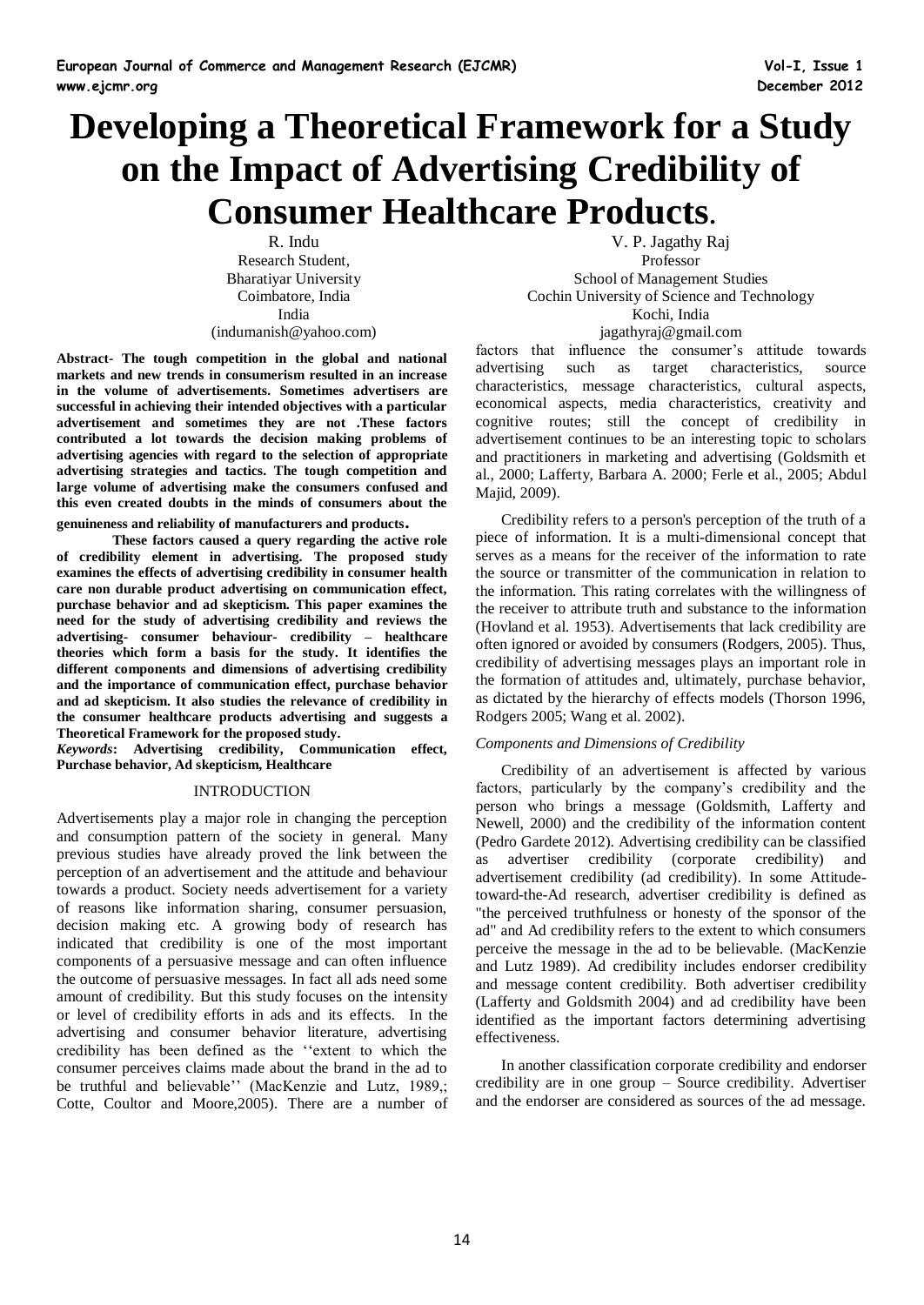An effective communication should possess certain characteristics including source credibility and message content credibility (Kotler 1972). Message content credibility involves acceptance of the statements and is related in part to the similarity between the communicators and the audience's positions. It has been assumed that the more credible the source and message content, the more likely the audience will accept the communication (McDougall and Fry 1975).

Researchers have divided credibility into multiple dimensions. For example, Thorson and Moore (1996) note the importance of analyzing credibility in terms of the source as well as the channel or medium. Kiousis (2001) noted that one could separate credibility into medium, source and message paradigms, each of which affect attitude change as it relates to credibility. (Forbes 2003)*.* Lafferty and Goldsmith's (1999) have studied the effects of endorser and corporate credibility on attitudes. Sometimes Media credibility has been examined separate from source or content, relying instead on perceptions of the believability or trustworthiness of the medium (Kiousis 2001). Lafferty and Goldsmith (1999) argue that regardless of media type, advertising credibility is a key influence for attitude formation and resulting behaviors. (Rodgers 2005). According to Abdul Majid(2009), Source credibility (e.g. endorser and corporate credibility) that is portrayed within an advertisement is considered as one of the most important of all stimuli that marketers use to build and enhance consumer's attitude toward advertisement, and is assumed to have an effect on the other behavioural outcomes such as attitude toward brand, and purchase intention.

*Advertiser Credibility/ Corporate Credibility (C/C):* Recently, advertiser or corporate credibility has received close attention which is influential in developing consumer's attitudes toward products and the advertisement (Goldberg and Hartwick 1990; Goldsmith, Lafferty and Newell 2000; Lafferty and Goldsmith 1999). Corporate credibility is defined as "the extent to which consumers believe that a firm can design and deliver products and services that satisfy customer needs and wants" (Keller 1998, p. 426), and has been found to have direct, positive effects on attitude toward the ad, attitude toward the brand, and purchase intent (Goldsmith, Lafferty, and Newell 2000, Choi & Rifon 2002, Abdul Majid 2009).

*Endorser Credibility (EN/C):* An endorser is any individual who enjoys public recognition and who uses this recognition on behalf of a consumer good by appearing with it in an advertisement (Byrne et al., 2003). En/C in this study refers to a term used to imply a communicator's positive characteristics and believability that affect the receiver's acceptance of a message (Ohanian 1990, Goldsmith, Lafferty and Newell 2000) En/C can further be defined along the three dimensions of credibility, which are as follows:

*Expertise* - the extent to which a communicator is perceived to be a source of valid assertions, *Trustworthiness* - the degree of confidence in the communicator's intent to communicate the assertions he considers most valid (Ohanian 1990) and *Attractiveness* - the attraction aspects of the communicator that he or she generates which are consistently liked more and have a positive impact on products with which they are associated (Ohanian 1990, Goldsmith, Lafferty and Newell 2000, Forbes 2003, AbdulMajid 2009).

Freiden (1984) examined four types of endorsers, known as *celebrity*, *CEO*, *expert* and *typical consumer*, and found that celebrity endorsers receive a higher score on several dimensions than the other three types.

*Message Content Credibility (MC/C):* Message or argument quality is another aspect of ad credibility. Austin and Dong (1994) studied the sender along with the message to determine if either would have an effect on the overall credibility of the information. They found that the respectability of the source had little impact on the perceived credibility of the information, and that the "innocuous" message was more believable than the sensational message. These findings led them to conclude that the perceived credibility of the information had more to do with the message itself than the sender. (Forbes 2003).

A study conducted by Slater and Rouner (1996) examined source credibility by valuating the quality of the message and the impact on belief change. The results suggested when message quality was high the source appeared more credible. This finding was strong for expert sources, but not for biased sources, and message quality did not appear to influence the credibility of the biased source. The results also suggested that source credentials and attributes might not be as influential in persuasion as a high-quality message. (Forbes 2003).

Believability, Presentation of truth, Level of information, Authenticity and Creative presentation are the factors that determine Ad Message Content Credibility.

*Third-party Endorsements:* Dean (1999) examined prepurchase attitudes through third-party endorsements, brand popularity and event sponsorship, and found third-party endorsement positively affected consumer variables. In a related study, Dean and Biswas (2001) compared third-party organization endorsement and celebrity endorsement of products and the impact on attitudes toward product quality. The third-party organization that endorsed the two products was the *Consumer Digest* magazine. The results indicated that a third-party organization endorsement significantly increased perceived product quality when compared to a celebrity endorsement. Wang (2005) examined whether customer testimonials and online news clips influenced purchase intentions. The results indicated third-party endorsements, both consumer testimonials and online news clips, increased trust and influenced purchase intentions.

In the present study, the researcher observes the combined effect of the different dimensions of advertising credibility such as corporate credibility, endorser credibility (which includes third- party endorsement also) and message content credibility on communication-effect, purchase behavior and ad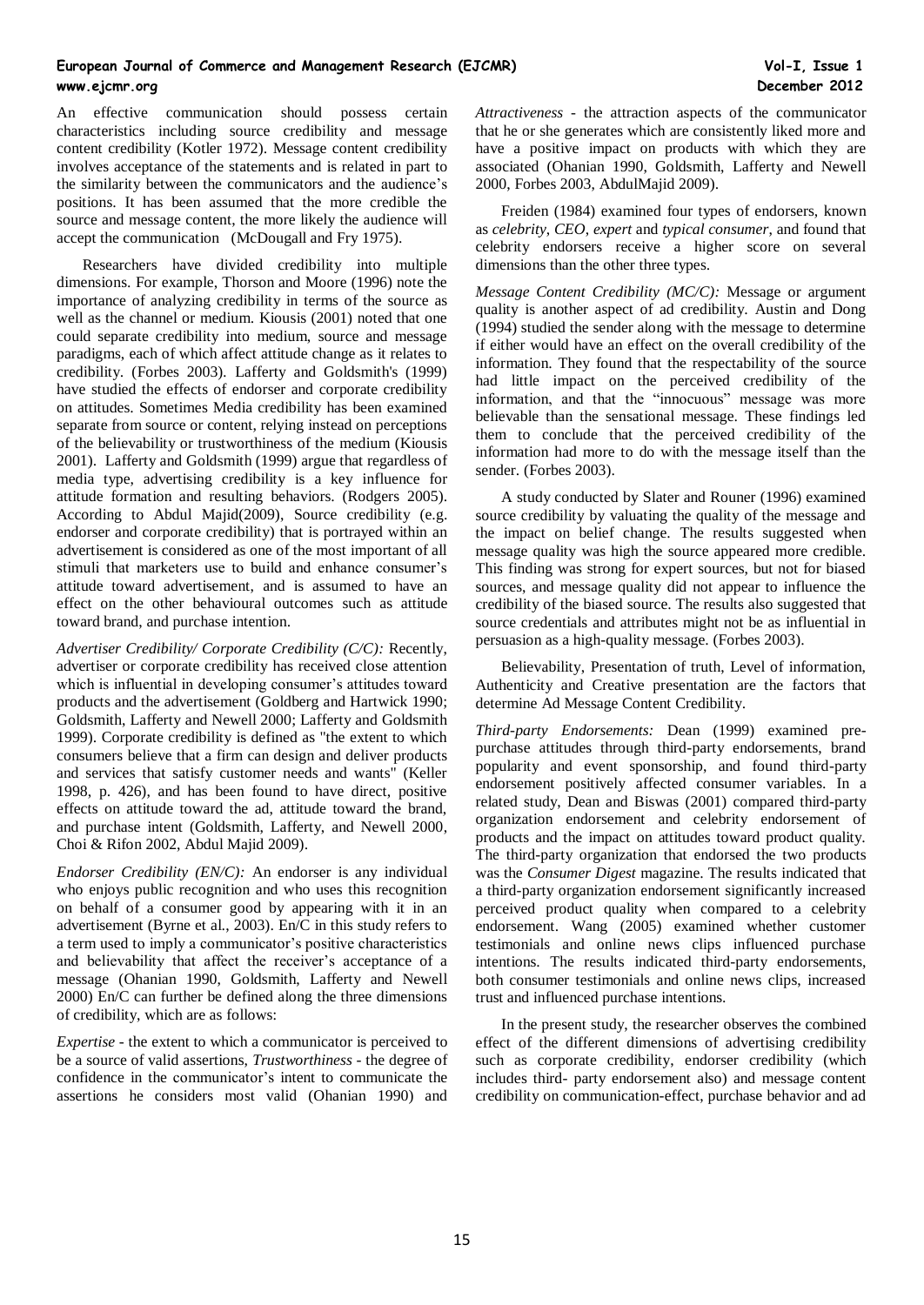skepticism with special reference to consumer health care product advertising.

## *Importance of Communication Effect, Purchase Behavior and Ad Skepticism in Effective Advertising*

The competent ad people should understand the consumer psychology well. They should always try to update their knowledge about certain effects that lead to certain reactions. This will help both the ad agencies and the corporates to avoid mistakes and increase results.

As per the views of Rossiter and Percy (1987), Behaviour and Communication-effects are the primary basis for advertising segmentation and target audience definition, even for new products or new brands (Paul 2002). Consumer skepticism, defined as the tendency toward disbelief of advertising claims, seems to negatively influence the ad effectiveness and the sales objectives. Therefore, the researcher selected Communication-Effect, Consumer Purchase Behaviour and ad skepticism to study the impact of Credibility in Advertising.

## *Communication Effect*

According to Johnston and Wesley (1994), there is no single measure of advertising effectiveness. Generally two approaches used to measure ad effectiveness-Communication-effect research and sales-effect research. From the practical research point of view, Communication-Effect is preferable to sales effect. Because the effects of advertising in increasing brand awareness and favourable attitudes for the brand are easily documented, but the effects on sales are difficult to find. Advertising is only one of many factors causing sales.

Communication effect is a measure of ad effectiveness. At the same time it measures the level of fulfillment of communication objectives also (Paul 2002). Advertising cause action through the process of communication, by establishing relatively enduring mental associations connected to the brand in the prospective buyers' minds. This phenomenon is called Communication-Effect (Rossister and Percy, 1987). Communication Objectives are framed based on the Communication-Effects.

#### *Consumer Purchase Behavior*

Consumer Behaviour, by definition, is the decision process and physical activity of making a purchase. To succeed in marketing, the advertisers need to understand what makes people behave the way they do. Advertising effectively uses the information and knowledge gained from the behavioural sciences to motivate, modify or reinforce consumer perceptions, beliefs, attitudes and behaviour. To accomplish this, advertising people are to be conscious of and monitor peoples' attitude, values, likes and dislikes habits, fears, wants and desires. Advertising techniques are to be changed according to the behavioural characteristics of large groups of people (Weilbacher, 1984; Paul, 2002).

According to experts the essential way of fixing target audience or market segmentation is by current behaviour and current communication effects. So the researcher here selected the short run purchase behavior pattern of consumers consequent on advertising exposure, in a narrow sense.

## *Ad Skepticism*

The concept of skepticism has been developed in consumer research as an individual predisposition to doubt persuasive messages (Obermiller and Spangenberg 1998). Skepticism often forms when individuals create cognitive "categories" of incoming information and treat all information according to a set of stereotypes or beliefs regarding what they feel a particular message is trying to accomplish (Friestad and Wright 1999). This set of beliefs can be general (i.e. all advertising) or context specific (i.e. Internet advertising) ( Rodgers 2005).

Obermiller and Spangenberg conducted three studies to investigate the effects of 'consumer skepticism toward advertising' on 'responses to ads'. More skeptical consumers like advertising less, rely on it less, attend to it less, and respond more positively to emotional appeals than to informational appeals (Carl Obermiller, Eric Spangenberg and Douglas L. MacLachlan 2005).

In addition, it is observed that there is a negative correlation between skepticism displayed by individuals and level of ad credibility. Specifically, that if skepticism is high, credibility will be low (Rodgers 2005). So it is assumed that when credibility is high, skepticism is low.

#### RELATED THEORIES

This section reviews the related theories and models which forms the basis for developing a conceptual framework for the study. Several theories are there to explain the impact of credibility in advertising.

#### *Theories of Advertising*

According to Weilbacher (1984) generally the theories of advertising can be grouped into four, viz., pressure response theories, active learning theories, low involvement theories, and dissonance reduction theories. *Pressure response theories* of advertising assume that advertising effects are a function of the advertising dollars spent or messages received and stable relations exist between advertising pressure and advertising effect. *Active Learning Theories* of advertising suggests that attitude or behavioural change is a result of the learning of the information conveyed by the advertising. According to *Low Involvement Theories* of advertising, at least in some advertising situations the information content of advertising is not of importance to the consumer. Here advertising effects cumulatively increased brand relevance or salience, result in changed purchase behavior and lead to revised attitudes only after the brand has been purchased or used. *Dissonance Reduction Theories* advocates that behaviour may lead to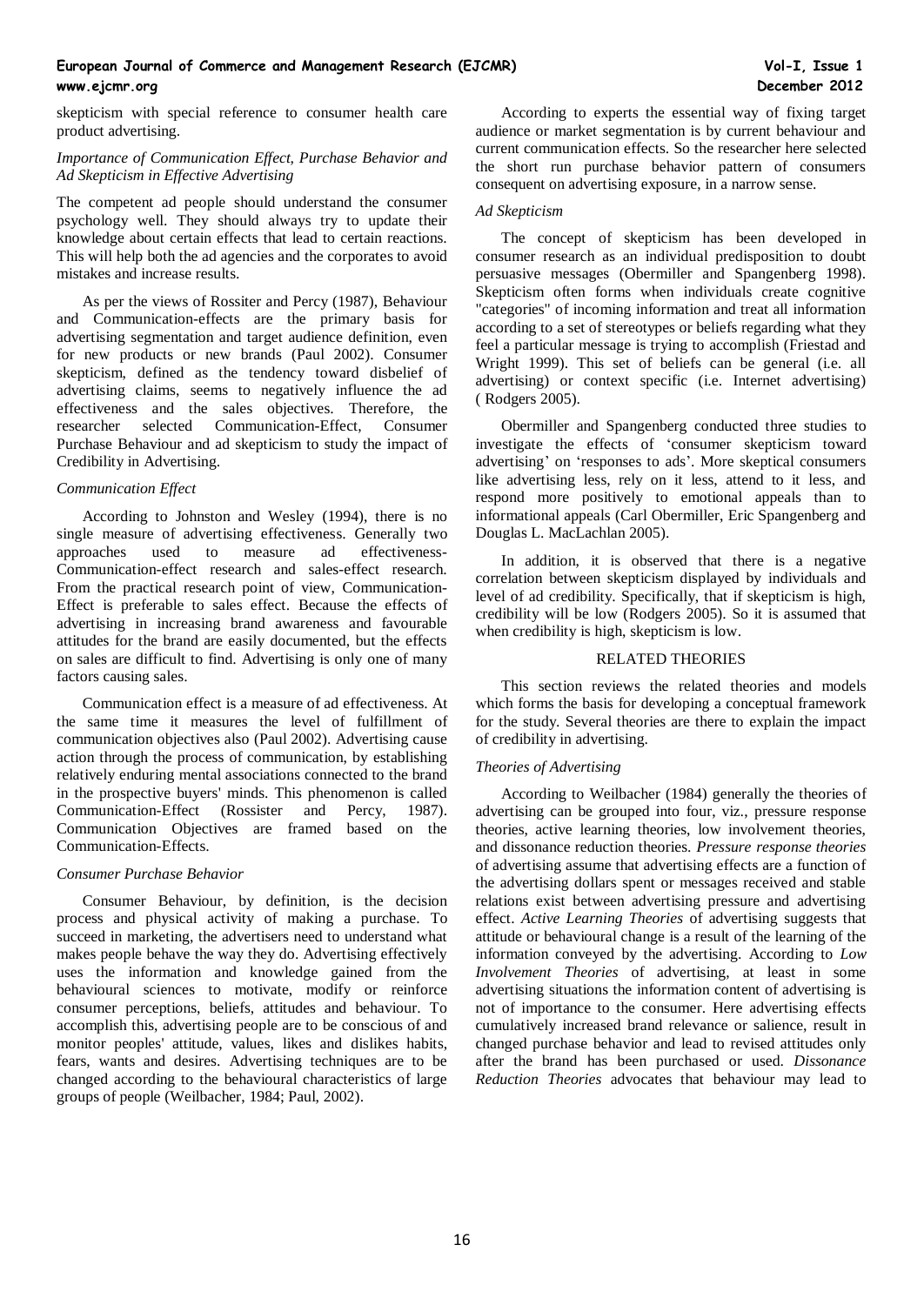attitude change and that newly formed attitudes are reinforced and stabilised by information from advertising.

All the theories except pressure response theory have three common elements – learning, attitude change, behavioural change. The difference is only with regard to the sequence of these elements.

Learning -*>* Attitude Change -*>* Behaviour Change (Active Learning Theory/ High Involvement Hierarchy)

Learning -*>* Behaviour Change -*>* Attitude Change (Low Involvement Theory)

Behaviour Change -*>* Attitude Change -*>* Learning (Dissonance ReductionTheory) (Paul 2002, Rajeev Batra et al., 2008).

Regarding the theories of advertising it is assumed that there is no single theory which is applicable in all the situations. The applicability of the theories also varies according to the situation. One theory may be relevant in one situation whereas another may be better in another situation. The important advertising theories relevant for developing the conceptual framework are reviewed here:

## *The Elaboration Likelihood Model (ELM)*

Model that considers the role of involvement in determining which aspect of the ad has the biggest effect on consumer preference for the brand is the *elaboration likelihood model* or ELM. According to the ELM, developed by psychologists Richard E. Petty and John T. Cacioppo, a basic dimension of information processing and attitude change is the depth or amount of information processing. At one extreme, the consumer can consciously and diligently consider the information provided in the ad in forming attitudes towards the advertised brand. ie, the consumer is highly involved in processing the advertisement. This type of persuasion process is termed the *central route* to attitude change.

In contrast to such central processing, there also exists *peripheral route* to attitude change. In the peripheral route, attitudes are formed and changed without active thinking about the brand's attributes and its pros and cons. Rather the persuasive impact occurs by using cognitive "shortcuts" and accept the conclusion that the brand is superior because of endorser credibility, the context or music etc.

The ELM elaboration continuum contains different degrees of effortful processing concerning motivation and ability. On the high end of the spectrum are high elaboration and the central route, and on the other are low elaboration and the peripheral route. (Petty, Cacioppo and Schumann, 1983; Petty and Cacioppo, 1984). In the consumer decision making process, consumers spend a lot of time, effort and energy for more expensive and personal products which are called 'high involvement products' (e.g. computers, automobiles and medical care);' they spend less time, effort, and energy for inexpensive and less exciting products which are called 'low

involvement products' (e.g. soft drinks, cereals, and washing powders) (Wells, Burnett, &Moriarty, 1995). According to the above argument medical care is a high involvement situation and consumer products decision making is a low involvement situation. Then naturally the consumer healthcare products which come in between these two groups will fall in the middle of the ELM elaboration continuum. So it is assumed that both the routes- central and peripheral are involved in the processing. The main feature of product involvement is the personal relevance of the product to the need and values of the consumers. If consumers perceive that the product is relevant, their involvement is higher (Zaichkowsky, 1985).

According to Petty and Cacioppo's ELM Model the viewer of an ad gives importance to corporate credibility and message content when they pass through the central route to persuasion (high involvement attitude). They give value to endorser credibility when they engage in peripheral route to persuasion (low involvement attitude). Experts say that it is not necessary that the customer should engage in any one of the processing routes at a time. He/she can engage in both central and peripheral processing simultaneously.

However, "central" and "peripheral" are not really two choices but the end points of a continuum. A listener can think more thoughts (and be closer to the "central" end of the continuum) or fewer thoughts (and be closer to the "peripheral" end). It isn't an either/or choice, as the metaphor two "routes" suggests. In fact, even peripheral processing requires some thoughts. (William L. Benoit, EEC).

## *The Cognitive Response model*

In Cognitive response Model what appeared to be really important in determining attitudes was the nature of the thoughts that went through the consumer's head as the ad was shown, as the consumer evaluated the incoming information in the context of past knowledge and attitudes. These thoughts that the consumer has when viewing an ad are called cognitive responses. A *counter argument (CA)* occurs when the audience member argues against the message argument presented by the ad. A *support argument (SA)* is a cognitive response that affirms the argument made by an ad. The impact on attitude of cognitive responses will depend on the nature of the cognitive responses evoked by the ad. The basic predictive model is that the number of SAs will be positively associated with changes in beliefs, attitudes, and behavioural intensions and that the number of CAs will be negatively correlated.

Here the assumption is that careful efforts to increase the credibility perceptions of the ad will surely increase the number of SAs and reduce the number of CAs which ultimately results in changes in the attitudes and behavioural intensions.

## *The Information Integration Theory*

Norman Anderson's Information Integration theory explores how attitudes are formed and changed through the integration (mixing, combining) of new information with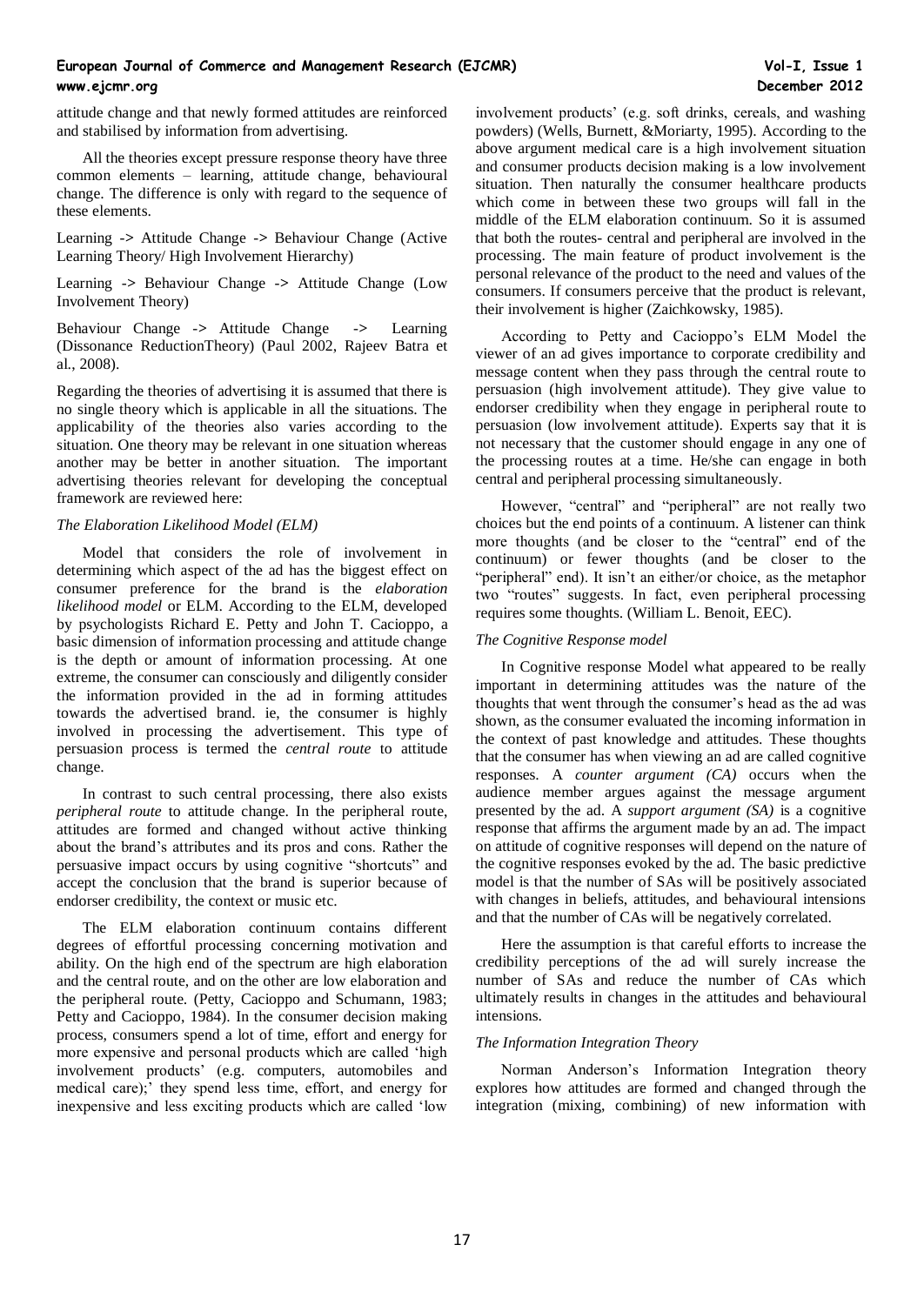existing cognitions or thoughts. Information integration theory considers the ideas in a persuasive message to be pieces of information, and each relevant piece of information has two qualities: value and weight. The value of a bit of information is its evaluation (favorable or unfavorable) and the weight is the information's perceived importance.

This, Information Integration Theory states that when we obtain new information (often from persuasive messages), those new pieces of information will affect our attitudes. They won't replace our existing attitudes: However, when we learn new positive information, negative attitudes tend to become less negative and attitudes that are positive are likely to become somewhat more positive.

Credibility in communication is positive in nature. So any positive information in advertisement, if credible, makes the attitude more positive.

#### *Congruity Theory*

Congruity Theory is one of the Consistency Theories of attitude change. It was developed by Charles Osgood and Percy Tannenbaum to improve on the first consistency theory, Fritz Heider's Balance Theory.

All consistency theories are about the relation ship of the thoughts or ideas (cognitions) in a person's mind. The basic idea is that people prefer harmony or consistency in their thoughts. Further more, consistency theories hold that when we have inconsistent thoughts, this inconsistency (also called imbalance or incongruity) motivates us to change our persuasive messages, in general, try to persuade us to change our minds or our attitudes (at times they also may try to strengthen or reinforce our existing attitudes).

One nice feature of Osgood and Tannenbaum's(1955) Congruity theory is that it is explicitly oriented to communication and persuation. Osgood and Tannenbaum(1955) quantified two of the three relation ships in Heiders Theory: the degree of liking of the audience for the source and the audience's attitude towards the concept. The main point here is that congruity theory helps to predict the amount and direction of attitude change based on the audience's attitude towards the Source and the audience's attitude towards the concept. The assumption is that when a message in an ad disagrees with us, there is discrepancy or an inconsistency, between the message's position and our attitudes. But if we find something that we like in the message such as credible source, testimonials etc., that can be translated into pressure or motivation to change our attitude, to bring it in line with the message.

## *Cognitive Dissonance Theory*

The theory replaces previous conditioning or reinforcement theories by viewing individuals as more purposeful decision makers; they strive for balance in their beliefs. If presented with decisions or information that creates dissonance, they use dissonance-reduction strategies tot regain equilibrium, especially if the dissonance affects their selfesteem. The theory suggests that 1) dissonance is psychologically uncomfortable enough to motivate people to achieve consonance, and 2) in a state of dissonance, people will avoid information and situations that might increase the dissonance.

For example, when the consumer seek a reassuring ad of the purchased brand, the new ads of the brand with more claims of credibility can help him to reduce the dissonance and loyalty can be improved.

## ADVERTISING COMMUNICATION MODELS *The Starch Model of Advertising Communication*

Daniel Starch, in the early part of this century, put forward the idea that in order to be effective, an advertisement must be *seen, read, believed, remembered and acted upon*. In other words people must climb the ladder step by step and the objective of advertising is to encourage them to do so. It should sound credible in terms of promise of satisfaction of a need or desire. In other words, effective advertising is persuasive (Jethwaney and Jain, 2006).

# *AIDA Model of Advertising Communication*

The first model, devised by Strong**,** is known as **AIDA**  model, the term being derived from the first letter of the four words in the process represented - Attention, Interest, Desire and Action. Strong postulated that before becoming a user of the product the recipient of a message moves from an *Awareness* of the product to an *Interest* in it. From this he develops a *Desire* for the product and this then results in *Action* in which he goes and purchases the product. This model, developed in 1920s in U.S.A.

#### *Hierarchy of Effects Model of Advertising Communication*

The third model, conceived by Robert Lavidge and Gary Steiner is the Hierarchy of Effects Model that recognises two additional steps before the recipient becomes a purchaser and gives importance to cognitive stages. (Rajeev Bhatra et.al, 2008)**.** The individual is seen to move from an *Awareness* of the product's existence to a *Knowledge* of the product's attributes. From there, he progresses to a *Liking* for the product, which results in a *Preference* for that product above the others available. Then he gets a *Conviction* as to the value of that product to him, which leads to the eventual stage of *Purchasing* the product.

*The New Adopter Hierarchy Model* conceived by rural sociologists, postulated five stages: *awareness*, *interest, evaluation, trial* and *adoption* (Rajeev Bhatra et.al, 2008).

#### *Innovation-Adoption Model of Advertising Communication*

Diffusion of an innovation occurs through a five–step process. Rogers categorizes the five stages (steps) as: *awareness, interest, evaluation, trial, and adoption*. In fact, this model builds in the experience of usage and gives importance to word-of-mouth communication. In later editions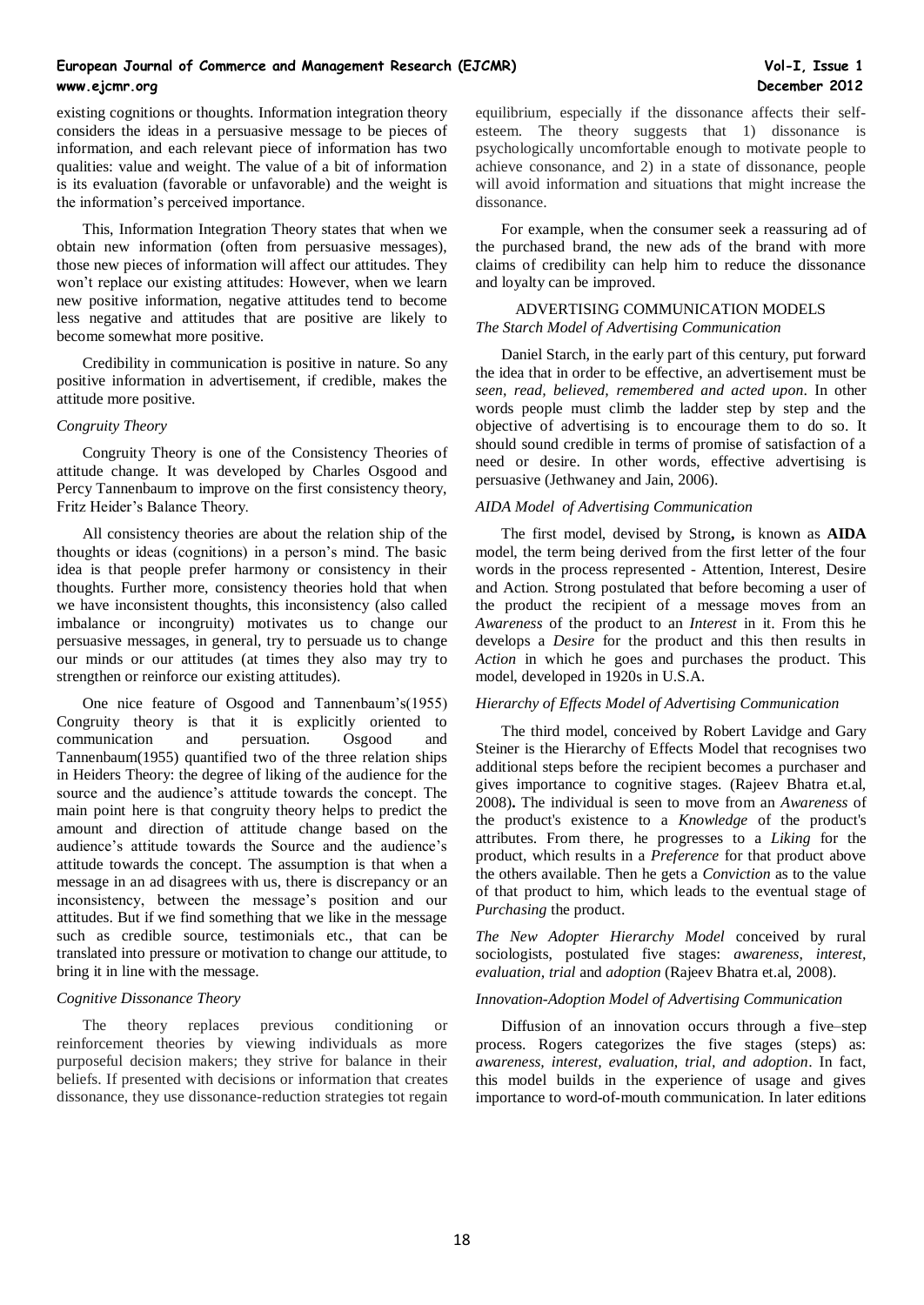of the Diffusion of Innovations Rogers changes the terminology of the five stages to: *knowledge, persuasion, decision, implementation, and confirmation*. However the descriptions of the categories have remained similar throughout the editions.

#### *The DAGMAR Approach*

In 1961, Russel H. Colley introduced the *DAGMAR approach* to advertisement planning and included a precise method for selecting and quantifying goals and for using those goals to measure performance. An advertising goal is a specific communication task, to be accomplished among a defined audience, in a given period of time.

In the *DAGMAR approach*, the *communication task* is based on a specific model of communication process. The model suggests that there is a series of mental steps through which a brand or objects must climb to gain acceptance. These steps are Unawareness, Awareness, Comprehension and Image, Attitude, Action (Rajeev Bhatra et.al, 2008).

The second important concept of the DAGMAR approach is that the advertising goal be specific. It should be a written measurable task involving a starting point, a defined audience, and a fixed time period. The concept, theory and models of Communication clearly indicate that the task of advertising should be to achieve a Communication Objective or goal. The advocates of DAGMAR approach suggest that the task of advertising is best stated in terms of Communication-Effects.

## CONSUMER BEHAVIOUR THEORIES

Jethwaney and Jain mentions two models of consumer behavior (4.3.1 and 4.3.2) in their book *Advertising Management*.

*Basic Model for Understanding Human Behavior***:** According to this model, antecedents are the inputs or stimuli that trigger action, and behaviour is the output or result. The individual's mental process stands between inputs and outputs that are always inconspicuous. These are described as located within the impenetrable black box. An exploration of what transpired within the black box as a result of the input can only be an inference made by an analyst. There are a number of variables that intervened between the stimulus and the response. As these variables cannot be observed directly, their meanings are provided by explicit definitions and by their functional relations within the context of general theories of behavior (Brown, 1961).

*The Nicosia Model* **:** Francisco Nicosia(1966) published a comprehensive model called The Nicosia Model which used the technique of a flow chart to designate elements and relationships. It is assumed that *field one* includes the output of an advertising message from a business firm. As the message (*sub-field one*) reaches the consumer, it serves as an input into *sub-field two*, referred to as the consumer's pace, which is composed of her/his psychological attributes. As this message is received and acted upon, the output expectedly is

the formation of an attitude towards the product, which then serves as the input for field two. Field two represents a search and an evaluation of the advertised product and competitive alternatives. The output may or may not be a motivation to buy the advertised brand. If the motivation emerges, it serves as the input for field three, the transformation of motivation into purchasing action. Finally, field four is the storage memory or use of the purchased item, and the output is feedback of sales results to the business firm and retention of the consequences of the purchase in the buyer's memory.

Paul (2002) in his study says that Lucas & Brit (1950) deals with four theories of Consumer Behaviour in connection with Advertising. They are discussed in 4.3.3, 4.3.4 and 4.3.5.

*Anatomy of Purchase Decision. :* When making even the simplest purchase, a consumer goes through this complicated mental process. Anatomy of Purchase Decision model shows how external stimuli such as the company's marketing efforts and various noncommercial sources of information (Family, Friend, Teachers etc.) join to activate the decision making process. At the same time, this process is also filtered by many personal influences on Consumer Behaviour such as Motivation, Personality, learned Attitudes and Perception. At anytime the decision process may be terminated if the consumer loses interest or, after evaluating the product, decides not to buy. Therefore, in order to fully understand the complexity of the consumers' buying decision, one has to be aware of variety of these personal influences and environmental influences on Consumer Behaviour.

*Cognitive-Response Theory of Learning:* This model views the learning as mental process of memory, thinking, and the rational application of knowledge to practical problem solving.

*Stimulus-Response Theory of Learning:* This theory treats learning as a trial and error process. Some cue or stimulus triggers the consumer's need or want, which in turn, creates the drive to respond. If the response reduces the drive, then satisfaction occurs, and the response is rewarded or reinforced. This produces repeat behaviour next time when drive is aroused and learning will have taken place. An ad is a stimulus, or cue, and a purchase is a positive response. If the product gives the consumer satisfaction, then there is reinforcement. Additional reinforcement may be given through superior product performance, good service or credible reminder advertising. Through repetition of the cues (ads), the learning process, including memory, may be reinforced and repeat behaviour encouraged.

## THEORIES OF CREDIBILITY

## *Source Credibility Theory*

The Source Credibility theory states that people are more likely to be persuaded when the source presents itself as credible. The theory is broken into three models for the apt application of the theory. Those models are: the factor model, the functional model, and the constructivist model. Hovland,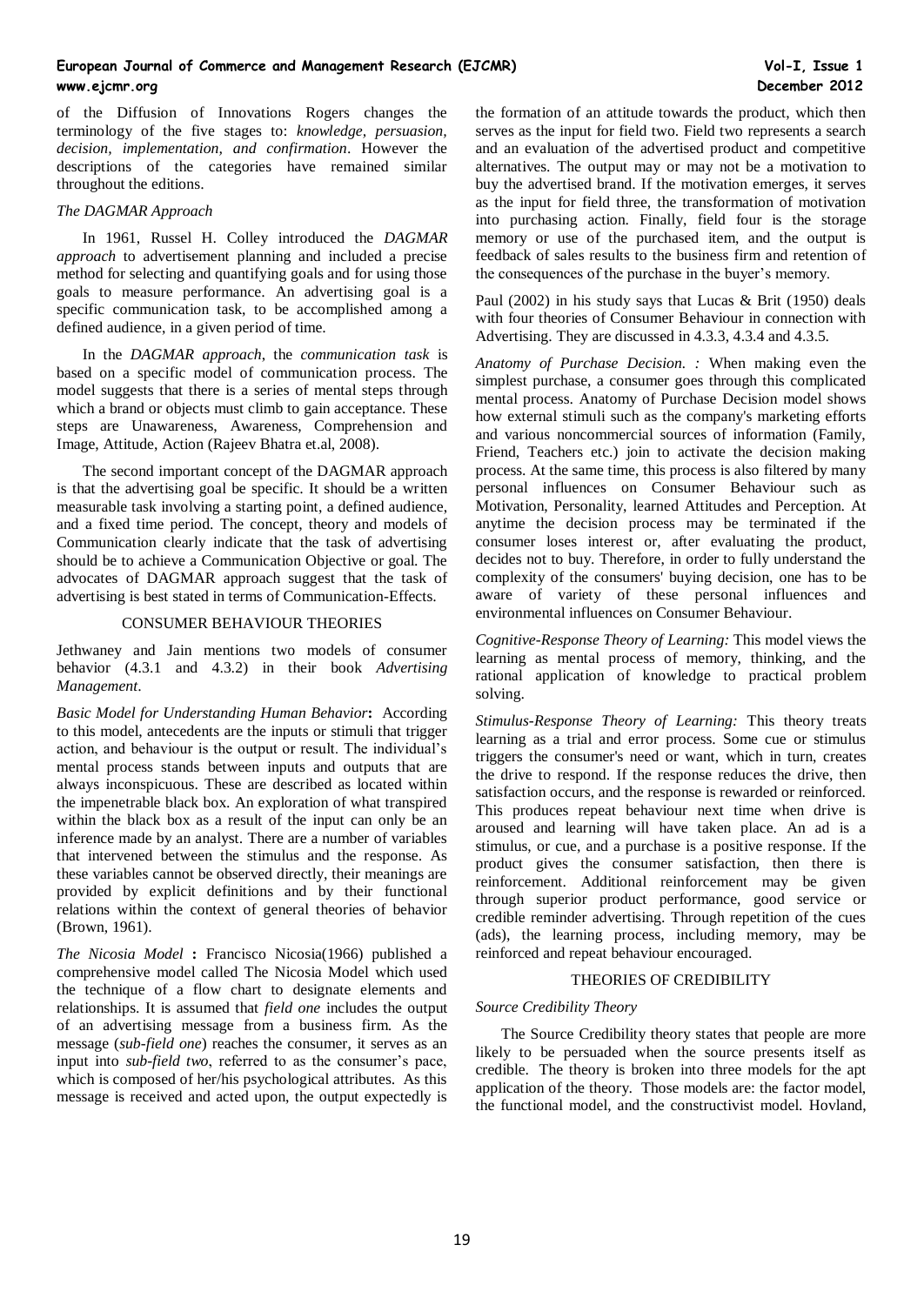Janis, and Kelley are the people who proposed the theory in1953. The factor model (a covering laws approach) helps to determine to what extent the receiver judges the source as credible. The functional model (a covering laws approach) views credibility as the degree to which a source satisfies a receiver's individual needs. The constructivist model (a human action approach) analyzes what the receiver does with the source's proposal (Spring 2001 Theory work book).

## THEORIES OF HEALTHCARE COMMUNICATION

*Activation Theory of Information Exposure* The Activation Theory of Information Exposure states that an individual will seek to satisfy their need for stimulation and information when attending to a message, before they seek to fulfill their need for information alone. The theory was proposed by Lewis Donohew, Phillip Palmgreen, & J. Duncan in 1980. Activation Theory of Information Exposure explains how individuals seek messages that fulfill their cognitive need for information as well as their need to be entertained. An individual may choose to attend to message that are both stimulating and informative rather than those that are just informative (Spring 2001 Theory work book).

*Health Belief Model* "The Health Belief Model is a value expectancy theory, which states that an individual's behavior can be predicted based upon certain issues that an individual may consider (i.e. perceived susceptibility, perceived severity) when making a decision about a particular behavior concerning their health" (Glanz, Lewis, & Rimer, 1990). Hochbaum proposed the theory in 1958. The model suggests that the likelihood that an individual will take action concerning a health condition is determined by the person's desire to take action and by the perceived benefits of the action weighed against the perceived costs of barriers (Spring 2001 Theory work book).

## CREDIBILITY AND CONSUMER HEALTHCARE PRODUCT SEGMENT

Global economic and demographic changes are creating a new market for consumer-focused products with significant health benefits. This new segment is called "consumer healthcare products" segment and is emerging midway between mass retail-based consumer goods and pharmacybased pharmaceuticals. The big players of both these industries are competing each other to exploit the opportunities in the new potential market segment. Big changes are expected in consumer markets. Most of the personal-care, food and Ayurvedic firms are emphasizing that their products have proven health benefits and have scientific basis. A number of health foods and nutritional supplements for children and adults are flooding in to the market. Medicated tooth pastes, soaps, health drinks, Ayurveda healthcare products etc., are trying to prove their credibility through mass advertising.

Though longevity, reduced risk of death from infectious diseases etc., are the benefits caused by the increased wealth and improved lifestyles, richer diet, fast food, and less exercise lead people to obesity. When people live longer, there is a risk of suffering from chronic diseases such as osteoporosis, diabetes, cancer, vascularitis and dementia. The rate at which people are suffering from chronic diseases is rising at an alarming pace. The health risk factors due to obesity, smoking, longevity and alcohol consumption are expected to accelerate in the coming years. As populations with risk factors grow ( again, by 2020 it's likely to be about 60 percent of the population of a country like the United Kingdom and about 40 percent of India), healthcare products will move to the heart of the mass market **(**Hembert et. al, 2011)**.** 

As the healthcare environment is highly sensitive, litigious and unique, companies who operate here have to substantiate their health claims. The U.K.'s Advertising Standards Authority, for example, has banned some Actimel TV spots, calling them misleading. Danone settled a U.S. lawsuit about similar claims for \$35 million, and the European Food Safety Authority forced Danone to withdraw all health claims about Actimel (Hembert et. al, 2011). FTC charged Nestle (Carnation Coffee-Mate Liquid) and Kraft company (Kraft Singles Cheese) for the false representation of facts and exaggerated health claims (Rajeev Batra et al., 2008). Similarly in late 1990s P&G complained against HLL to the MRTPC against the advertisement of HLL's 'Ceramides Sunsilk' brand for exaggerated and misleading advertisement communication (Jethwaney and Jain, 2006). Governments and consumers, both increasingly seek evidence and proof for the health claims. Government restrictions and responses may vary based on each country's legal structure and political stand. Even in developing countries, where governments are often less vocal, consumers seek reassurance through brand credibility and through recommendations of doctors, pharmacists and experts.

The major challenge is the development and implementation of a right marketing mix – product development, packaging, pricing, promotion, and distribution. To excel in all these areas the firms have to conduct scientific research and formulate effective strategies to operate. They should convince the consumers and regulators about the health claims and produce the evidence to prove credibility. If consumers and regulators do not believe them nothing else matters.

## *Importance and Foundations of Credibility*

Over the last five years there has been a sharp increase in brands claiming health benefits. A presentation of clinical data and scientific messages exists, it can be difficult for consumers to decide what is real and what is 'marketing speak' making credibility an elusive goal (Hunt 2010**).** Communicating credibility through advertising can simultaneously foster trust in the provider and loyalty from the consumer. A careful consideration and presentation of facts that enhance credibility of a brand is needed. Skillful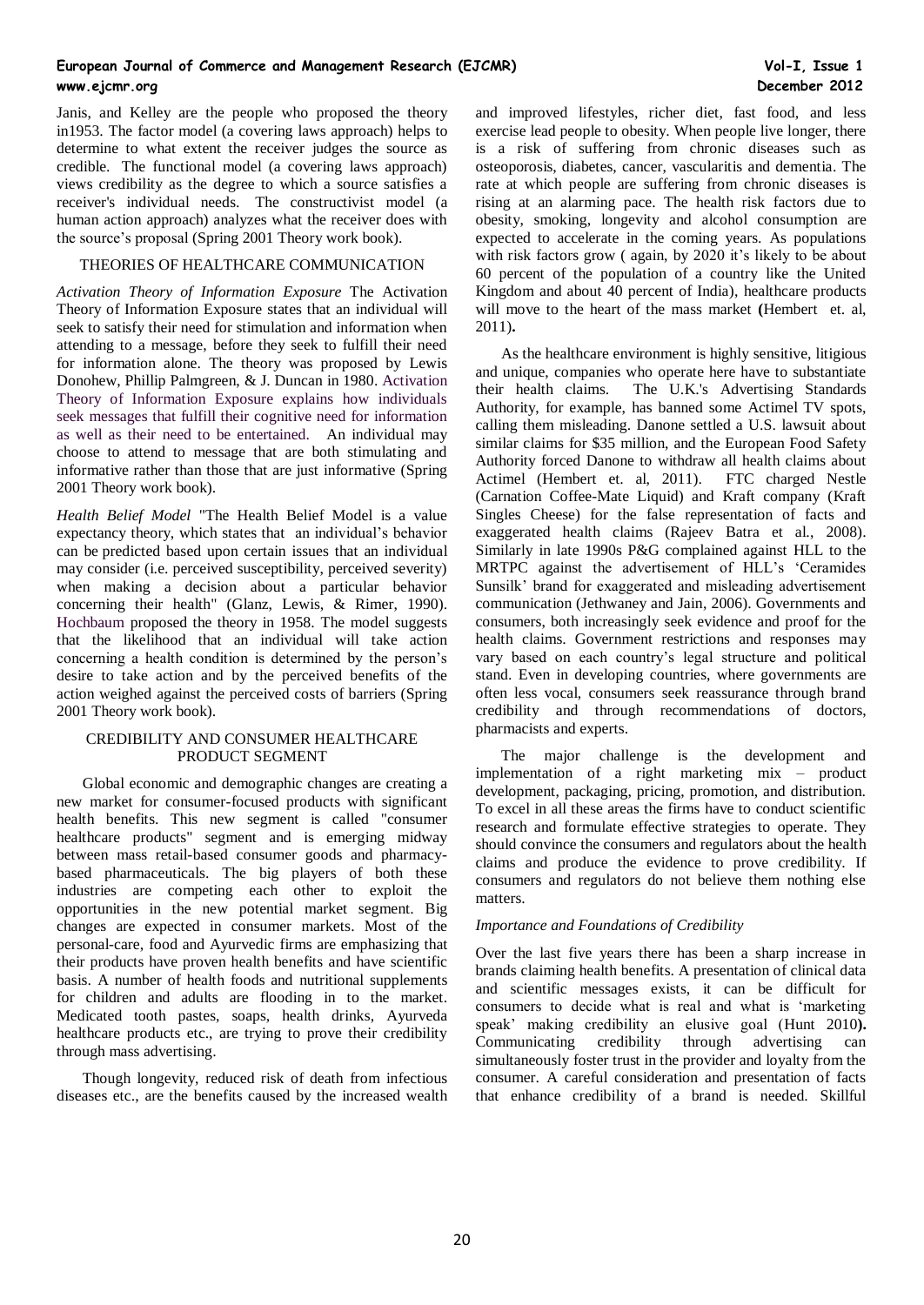presentation and communication of capabilities such as corporate image, scientific data, credible endorsers etc., through advertisement will help the companies to survive in the highly aggressive healthcare market. There are a number of key considerations for advertising agencies and corporate:

- Collect data about health related issues and consumer behavior through well organized studies
- Plan suitable advertising strategies
- Careful selection of endorsers
- Translation of data/claims into understandable statements
- Very keen and careful monitoring of the market.

Companies who recognize and act upon these factors will be best placed to add credibility for their ads and brands. The markets in which we operate demand their health information sources be credible. Building credibility in healthcare communication is crucial for the future success of the consumer health businesses (to drive sales) especially as the number of companies involved in this sector increases and interest in health continues to grow.

## *Communication Effect, Consumer Purchase Behaviour and Ad Skepticism in Consumer Health Care Market*

The consumer decision making process for purchasing Consumer healthcare products is more complex than that of FMCG products since health is a very sensitive issue. People are more concerned about health and fitness nowadays. Consumer's attitudes towards healthcare products are mainly influenced by media and TV commercials. Consumer Skepticism, pre-purchase information search and evaluation etc., are more in the case of consumer healthcare products. Misleading advertisements and exaggerated health claims increases Ad Skepticism and reduces consumer confidence in ads as well as in brands. Credible information and authentic source increases the Communication Effect of healthcare advertising. Another important attribute of any product-market is Consumer Purchase Behavior. This is important as it is a strong determinant of product usage, satisfaction, word-ofmouth and repeat purchase behavior. This becomes an even more important issue in the health care industry now. So the effectiveness of the healthcare advertising communication can be studied by measuring the levels of Advertising Communication effect, Ad skepticism and Consumer Purchase Behaviour.

Health enjoys about 9.4% share of the wallet of Indian consumer and is on the rise for the last three years. This spent includes health supplements, health drinks, doctors and consultant fees, medicines, medical insurance, regular checkups etc. About 91% of this was out-of pocket expense and only 9% came from employers and insurance (Mittal 2010). Today's consumers are more educated on healthcare options and they demand improved quality, safety, and clarity of information. Hence the Consumer healthcare companies must

truly understand the needs and emotional motivations of their target market.

## CONCEPTUAL FRAMEWORK

As per Fig.1, the Credibility in Advertising is determined mainly by three factors: Corporate Credibility, Message Content Credibility and Endorser Credibility. Corporate Credibility includes three sub concepts viz**,** Expertise, Trustworthiness and Dynamism. Endorser Credibility includes expertise, Trustworthiness, attractiveness and relevant knowledge. Believability, Presentation of truth, Level of information, Authenticity and Creative presentation are the factors that determine Ad Message Content Credibility.



Determinants of Credibility

## Fig. 1

As shown in Fig. 2 the degree or level of Advertising credibility is definitely related to the Advertising Effectiveness. Advertising Effectiveness models that describe the process of communication indicate that the task of advertising should be to achieve a Communication Objective in terms of Communication Effects (Paul 2002). Different types and steps in Communication Effect are Category Need, Brand Awareness, Brand Attitude, Brand Purchase Intention and Purchase Facilitation (Murthy and Bhojanna 2007). Communication Effect is a measure of ad effectiveness also. The measures are Recall of the ad , Recognition of ad, Interest, Information value, Irritation level and Attitude towards the ad.

It is clear from the theories of advertising that consumer response is a process that starts from Learning to Attitude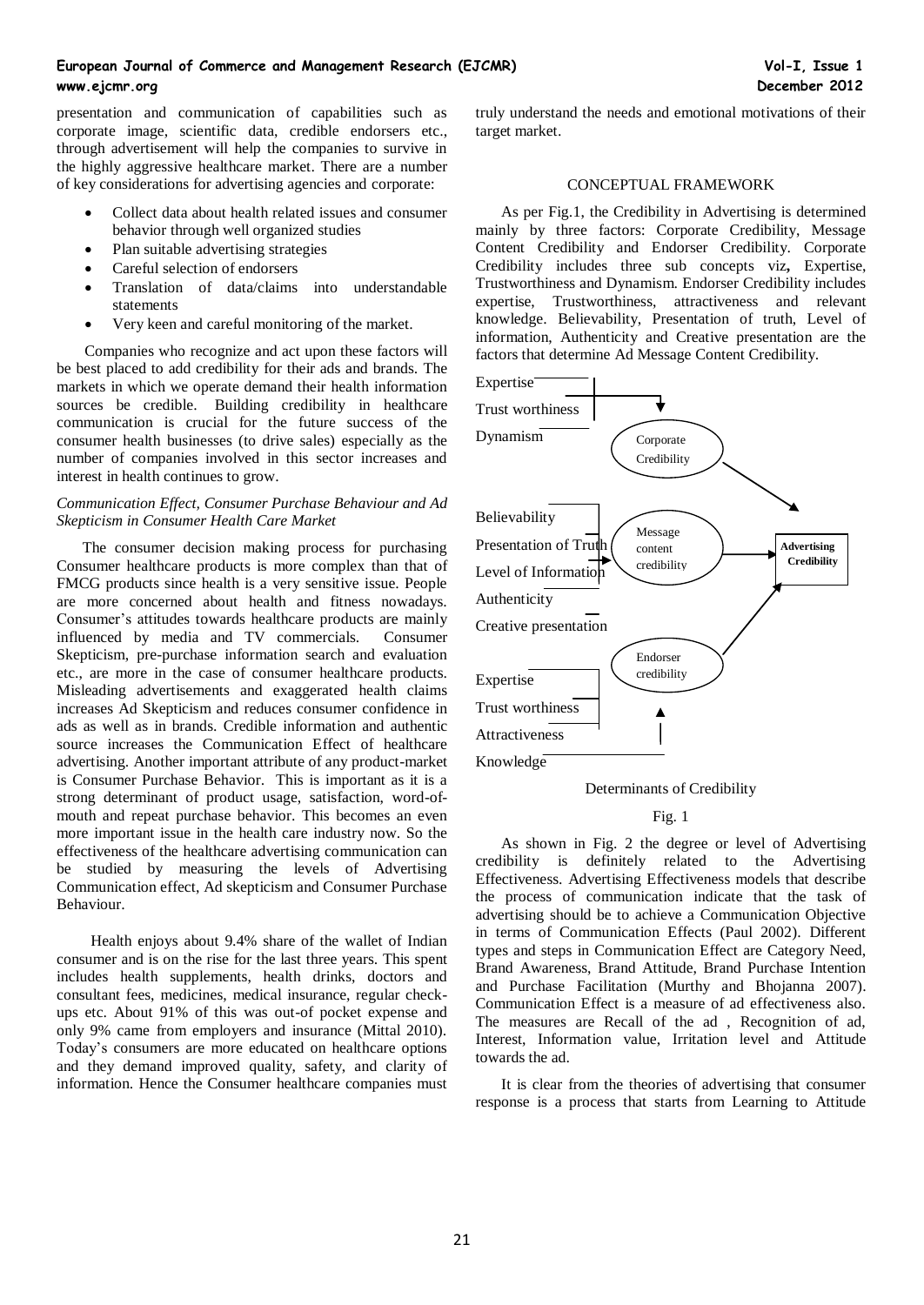Change and then to Behavioural Change. Therefore, the credibility element in Advertising is related to the subsequent Consumer Purchase Behaviour also. Different purchase related behaviours are Brand Trial, Brand Usage and Repeat Purchasing or Brand Switching. The overall effect of purchase related behaviour is Brand Loyalty.



## Relationship of Ad Credibility with CE, CPB and Ad Skepticism

#### Fig. 2

As per Hierarchy of Effects model of communication different steps towards Purchase - Awareness, Knowledge, Liking, Preference, Conviction and Purchase-are the processes which start in the Learning stage; then passes through Attitude Change stage and finally end in Behaviour Change stage (Fig. 3).



Hierarchy of Effects Model

## Fig. 3

According to Petty and Cacioppo's ELM Model the viewer of an ad gives importance to corporate credibility and message content when they pass through the central route to persuasion (high involvement attitude). They give value to endorser credibility when they engage in peripheral route to persuasion (low involvement attitude). Experts say that it is

not necessary that the customer should engage in any one of the processing routes at a time. He/she can engage in both central and peripheral processing simultaneously. As discussed in the ELM model in the beginning the consumer healthcare products fall in the middle of the ELM elaboration continuum and it is assumed that both the routes- central and peripheral are involved in the processing.

According to the Cognitive response Model, the thoughts that the consumer has when viewing an ad are called cognitive responses. A *counter argument (CA)* occurs when the audience member argues against the message argument presented by the ad. A *support argument (SA)* is a cognitive response that affirms the argument made by an ad. The viewer's attitude is influenced by the nature of cognitive responses evoked by the ad. The basic predictive model is that the number of SAs will be positively associated with changes in beliefs, attitudes, and behavioural intensions and that the number of CAs will be negatively correlated. Here it is assumed that Credibility increases the number of SAs and reduces the number of CAs. This increases the Effectiveness of advertising. Fig. 4 shows how the ELM Model and Cognitive Response Model justifies the relationship between the variables.



#### Application of ELM and CR Model

#### Fig. 4

An integrated model of all the relationships mentioned above is shown below as Fig. 5.

Learning  $\longrightarrow$  Attitude change  $\longrightarrow$  Behavioural Change

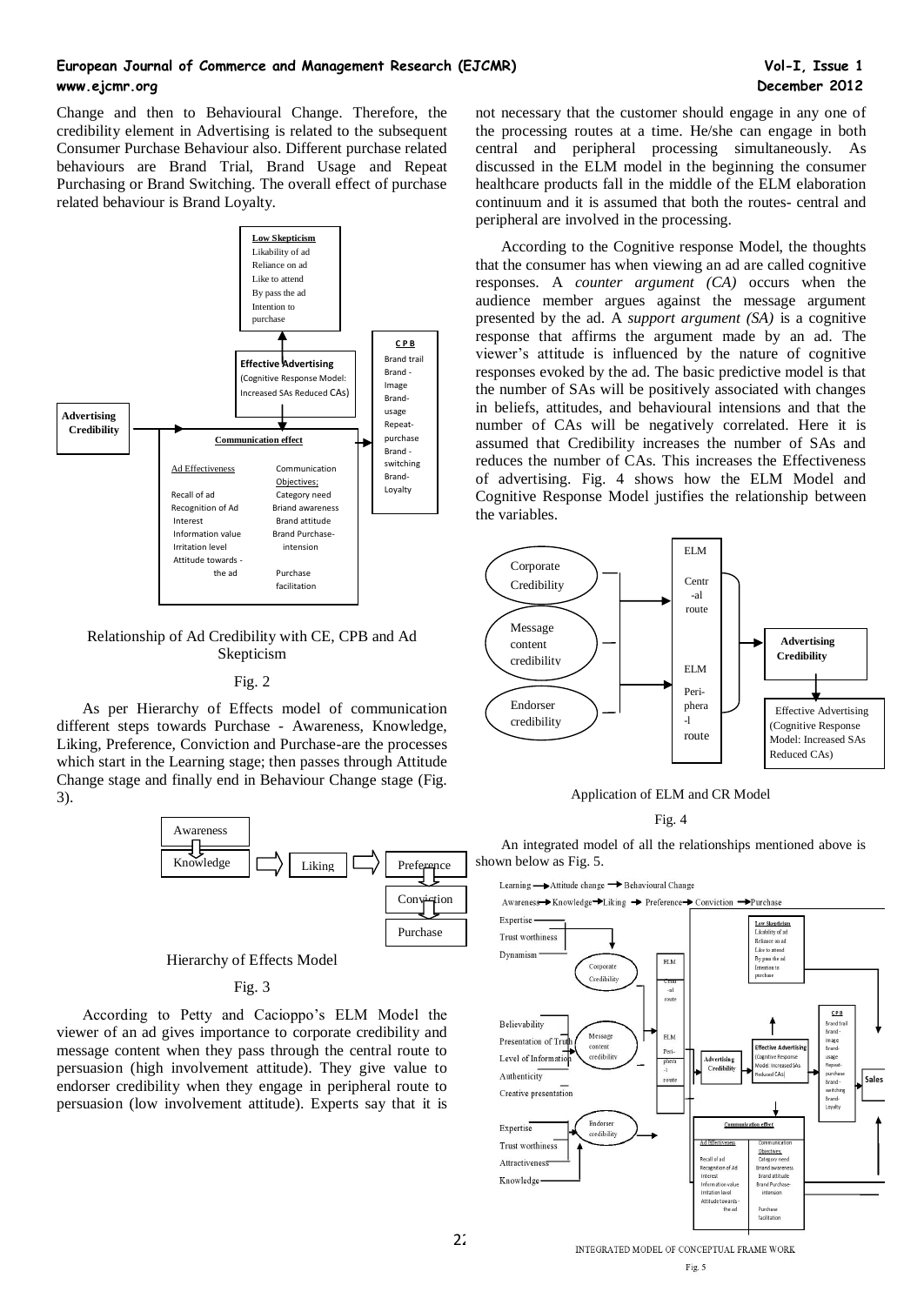#### **CONCLUSION**

Though many studies support the role of credible communication in influencing consumer behavior, some studies disagree with it. There are differences in consumer behavior dimensions and specifications in different parts of the world. Many factors such as culture, economic conditions, living standards, education level, social factors etc., influence the marketing and consumer behavior aspects of different countries. The study focuses on an analysis of credibility and related factors in the Indian context. A credible communication through mass media is essential for building consumer trust and loyalty in the highly sensitive, competitive consumer healthcare market segment.

#### **REFERENCES**

- [1] A. Mehta and Scott.c. Purvis; When Attitude towards Advertising in General Influence advertising Success; 1995, Conference of The American Academy of Advertising.
- [2] Barbara A. Lafferty and Ronald E Goldsmith; "How influential are Corporate Credibility and Endorser attractiveness when innovators react to advertisements for a new high technology product?"; 2004, Corporate Reputation Review; vol 7.
- [3] Bob M. Fennis, 2002 ; Advertising, consumer behavior and health: Exploring possibilities for health promotion; International Journal of Medical Marketing Vol. 3, 4 316–326 # Henry Stewart Publications 1469-7025 (2003).
- [4] By Lafferty, Barbara A. 2000; The Impact of Corporate Credibility and Celebrity Credibility on Consumer Reaction to Advertisements and Brands; Journal of Advertising, 2000.
- [5] Cacioppo, J. T., & Petty, R. E. (1984). The elaboration likelihood model of persuasion. *Advances in Consumer Research, 11*, 673- 675
- [6] Carl Obermiller, Eric Spangenberg; Ad Skepticism : The Consequences of Disbelief.
- [7] Chingning Wang, Ping Zhang, Risook Choi, and Michael D.Eredita; Understanding Consumer attitude Towards Advertising; 2002, Eighth Americas Conference on Information Systems.
- [8] Christina Schlecht, 2003; Celebrities' Impact on Branding.
- [9] David H Silvera; Benedikte Austad; Factors predicting the effectiveness of celebrity endorsement advertisements; European Journal of Marketing; 2004; 38, 11/12; ABI/INFORM Global; pg. 1509 ;
- [10] Emmanuel Hembert, Jonathan Anscombe, Michael Thomas; Winning the Battle for Consumer Healthcare; Copyright 2012, A.T. Kearney, Inc.
- [11] Ejung Marina Choi, Nora J. Rifon, 2002; Antecedents and Consequences of Web Advertising Credibility: A Study of Consumer Response to Banner Ads; Journal of Interactive Advertising, Vol.3, No.1.
- [14] Galjina Ognjanov, PhD ; Theories of consumer behavior and methodology applied in research of products with H&N claims; Becici 12-13 October, 2009
- [15] G & R Consultancy, Chennai, India; Consumer Attitude towards Understanding and Use of Health Claims in Packaged Foods; http://www.tutorsindia.com.
- [16] Habib Ahmad, Idrees Ali Shah, Khursheed Ahmad; Factors in Environmental Advertising Influencing Consumer's Purchase Intention; European Journal of Scientific Research, ISSN 1450-

216X Vol.48 No.2 (2010), pp.217-226; © EuroJournals Publishing, Inc. 2010.

- [17] Holland, Carl, I. L. Jannis and H. H. Kelley (1953), Communication and Persuasion, New Haven, CT: Yale University Press.
- [18] Huai-Liang Liang, Dong-Jenn Yang; A theoretical model of endorser credibility and purchase intention: rumor as a moderator.
- [19] Jeffrey Evan Forbes, 2010; Measuring Consumer Perceptions of Credibility, Engagement, Interactivity, and Brand Metrics of Social Networking Sites.
- [20] J. Jethwaney and Shruthi Jain; Advertsing Management; 2006, Oxford University Press, New Delhi.
- [21] Jing Zhao, 2004 ; An Experimental Comparison of Celebrity Spokespersons' Credibility, Attractiveness, Expertise, and Identification on Attitudes toward the Ads and Future Interest.
- [22] June Cottea, Robin A. Coulterb, Melissa Moore; Enhancing or disrupting guilt: the role of ad credibility and perceived manipulative intent; Journal of Business Research 58 (2005) 361– 368.
- [23] J. Paul; 2002; Creativity in Advertising.
- [24] Kwek Choon Ling, Tan Hoi Piew, Lau Teck Chai; The Determinants of Consumers' Attitude Towards Advertising; Canadian Social Science; Vol. 6, No. 4, 2010, pp. 114-126
- [25] Lafferty, Barbara A. and Ronald E. Goldsmith (1999), "Corporate Credibility's Role in Consumers' Attitudes and Purchase Intentions When a High versus a Low Credibility Endorser Is Used in the Ad," Journal of Business Research, 44, 109-116.
- [26] Lalitha Balakrishnan and C.Shalini Kumar; Effect of Celebrity Based Advertisements on the Purchase Attitude of Consumers towards Durable Products (A study with reference to the city of Chennai; World Review of Business Research Vol. 1. No. 2. May 2011 Pp. 98 – 112.
- [27] Martin Eisend; Source Credibility Dimensions in Marketing Communication – A Generalized Solution; 2006, Journal of Empirical Generalisations in Marketing.
- [28] Methaq A. Abdul Majid, 2009; The Impact of Source Credibility on Yemeni Male Consumers' Attitudes towards Print Advertisement, Brand attitudes and Purchase Intention of Head Cover Product: The moderating role of Brand Familiarity.
- [29] Mudassar Hussain Shah, Chen Xianhong; Rethinking Advertising Skepticism in China after West; Canadian Social Science Vol. 7, No. 1, 2011, pp. 58-75, ISSN 1923-6697.
- [30] Niles L Kaplan, James Harvey PH.D., Consumer health issues
- [31] Pedro Gardete, January 2012; Advertising Messages and Credibility in Vertically Differentiated Markets\_.
- [32] Petty, R. E., & Cacioppo, J. T. (1983); Central and peripheral routes to persuasion: Application to advertising; In L. Percy & A. Woodside (Eds.), *Advertising and consumer psychology* (pp. 3-23). Lexington, MA: D. C. Heath.
- [33] Petty, R. E., Cacioppo, J. T., & Schumann, D. (1983). Central and peripheral routes to advertising effectiveness: The moderating role of involvement. *Journal of Consumer Research, 10*, 135-146
- [34] Petty, R.E. & Cacioppo, J.T. (1986). The Elaboration Likelihood Model of persuasion. New York: Academic Press.
- [35] Rajeev Bhatra, J.G. Myers, David A. Aaker ; Advertsing Management; 2008, PHI Learning private Limited, Fifth Edition.
- [36] Rodgers, Shelly L, An Examination of Advertising Credibility and Skepticism in Five Different Media using The Persuation Knowledge Model; 2005; American Academy of Advertising.